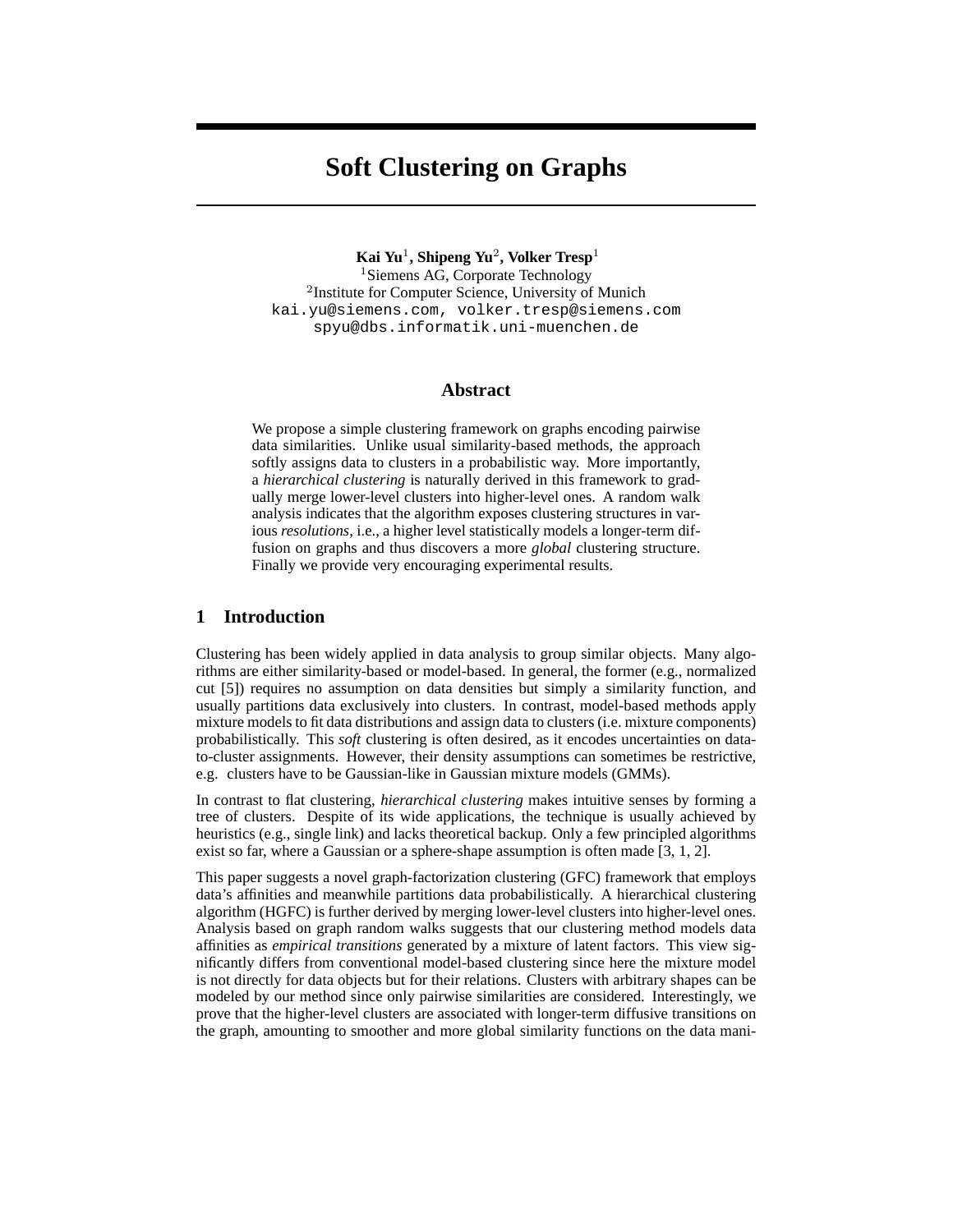fold. Therefore, the cluster hierarchy exposes the observed affinity structure gradually in different *resolutions*, which is somehow similar to the *wavelet* method that analyzes signals in different bandwidths. To the best of our knowledge, this property has never been considered by other agglomerative hierarchical clustering algorithms (e.g., see [3]).

The paper is organized as follows. In the following section we describe a clustering algorithm based on similarity graphs. In Sec. 3 we generalize the algorithm to hierarchical clustering, followed by a discussion from the random walk point of view in Sec. 4. Finally we present the experimental results in Sec. 5 and conclude the paper in Sec. 6.

## **2 Graph-factorization clustering (GFC)**

Data similarity relations can be conveniently encoded by a graph, where vertices denote data objects and adjacency weights represent data similarities. This section introduces *graph factorization clustering*, which is a probabilistic partition of graph vertices. Formally, let  $G(V, E)$  be a weighted undirected graph with vertices  $V = \{v_i\}_{i=1}^n$  and edges  $\mathbf{E} \subseteq \{ (v_i, v_j) \}$ . Let  $\mathbf{W} = \{ w_{ij} \}$  be the adjacency matrix, where  $w_{ij} = w_{ji}$ ,  $w_{ij} > 0$ if  $(v_i, v_j) \in \mathbf{E}$  and  $w_{ij} = 0$  otherwise. For instances,  $w_{ij}$  can be computed by the RBF similarity function based on the features of objects i and j, or by a binary indicator (0 or 1) of the k-nearest neighbor affinity.

#### **2.1 Bipartite graphs**

Before presenting the main idea, it is necessary to introduce *bipartite graphs*. Let  $K(V, \overline{U}, \mathbf{F})$  be the bipartite graph (e.g., Fig. 1–(b)), where  $V = \{v_i\}_{i=1}^n$  and  $U =$  ${u_p}_{p=1}^m$  are the two disjoint vertex sets and **F** contains all the edges connecting V and U. Let  $\mathbf{B} = \{b_{ip}\}\$  denote the  $n \times m$  adjacency matrix with  $b_{ip} \geq 0$  being the weight for edge  $[v_i, u_p]$ . The bipartite graph K induces a similarity between  $v_1$  and  $v_j$  [6]

$$
w_{ij} = \sum_{p=1}^{m} \frac{b_{ip} b_{jp}}{\lambda_p} = \left( \mathbf{B} \mathbf{\Lambda}^{-1} \mathbf{B}^{\top} \right)_{ij}, \quad \mathbf{\Lambda} = \text{diag}(\lambda_1, \dots, \lambda_m)
$$
 (1)

where  $\lambda_p = \sum_{i=1}^n b_{ip}$  denotes the degree of vertex  $u_p \in U$ . We can interpret Eq. (1) from the perspective of *Markov random walks* on graphs.  $w_{ij}$  is essentially a quantity proportional to the stationary probability of direct transitions between  $v_i$  and  $v_j$ , denoted by  $p(v_i, v_j)$ . Without loss of generality, we normalize W to ensure  $\sum_{ij} w_{ij} = 1$  and  $w_{ij} = p(v_i, v_j)$ . For a bipartite graph  $K(V, U, F)$ , there is no direct links between vertices in V, and all the paths from  $v_i$  to  $v_j$  must go through vertices in U. This indicates

$$
p(v_i, v_j) = p(v_i)p(v_j|v_i) = d_i \sum_p p(u_p|v_i)p(v_j|u_p) = \sum_p \frac{p(v_i, u_p)p(u_p, v_j)}{\lambda_p},
$$

where  $p(v_j | v_i)$  is the conditional transition probability from  $v_i$  to  $v_j$ , and  $d_i = p(v_i)$  the degree of  $v_i$ . This directly leads to Eq. (1) with  $b_{ip} = p(v_i, u_p)$ .

#### **2.2 Graph factorization by bipartite graph construction**

For a bipartite graph K,  $p(u_p|v_i) = b_{ip}/d_i$  tells the conditional probability of transitions from  $v_i$  to  $u_p$ . If the size of U is smaller than that of V, namely  $m < n$ , then  $p(u_p|v_i)$ indicates how likely data point i belongs to vertex  $p$ . This property suggests that one can construct a bipartite graph  $K(V, U, F)$  to approximate a given  $G(V, E)$ , and then obtain a soft clustering structure, where U corresponds to clusters (see Fig.  $1-(a)(b)$ ).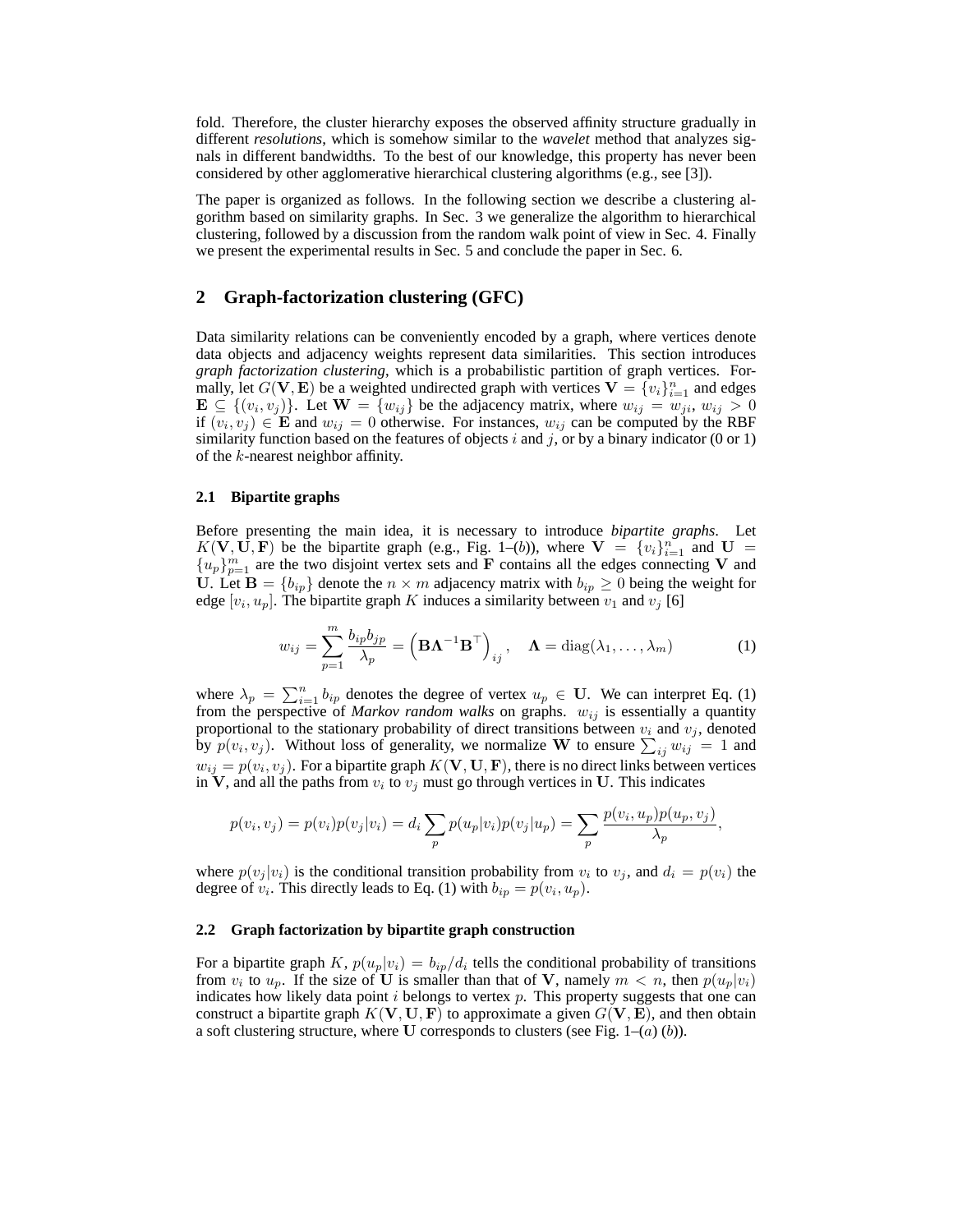

Figure 1:  $(a)$  The original graph representing data affinities;  $(b)$  The bipartite graph representing data-to-cluster relations; (c) The induced cluster affinities.

Eq. (1) suggests that this approximation can be done by minimizing  $\ell(W, B\Lambda^{-1}B^{T})$ , given a distance  $\ell(\cdot, \cdot)$  between two adjacency matrices. To make the problem easy to solve, we remove the coupling between **B** and  $\Lambda$  via  $H = BA^{-1}$  and then have

$$
\min_{\mathbf{H},\mathbf{\Lambda}} \ell\left(\mathbf{W}, \mathbf{H}\mathbf{\Lambda}\mathbf{H}^{\top}\right), \qquad \text{s. t. } \sum_{i=1}^{n} h_{ip} = 1, \mathbf{H} \in \mathbb{R}_{+}^{n \times m}, \ \mathbf{\Lambda} \in \mathbb{D}_{+}^{m \times m}, \tag{2}
$$

where  $\mathbb{D}_{+}^{m \times m}$  denotes the set of  $m \times m$  diagonal matrices with positive diagonal entries. This problem is a symmetric variant of non-negative matrix factorization [4]. In this paper we focus on the *divergence distance* between matrices. The following theorem suggests an alternating optimization approach to find a local minimum:

**Theorem 2.1.** *For divergence distance*  $\ell(X, Y) = \sum_{ij} (x_{ij} \log \frac{x_{ij}}{y_{ij}} - x_{ij} + y_{ij})$ *, the cost function in Eq. (2) is non-increasing under the update rule* ( ˜· *denote updated quantities*)

$$
\tilde{h}_{ip} \propto h_{ip} \sum_{j} \frac{w_{ij}}{(\mathbf{H\Lambda H}^{\top})_{ij}} \lambda_p h_{jp}, \quad \text{normalize s.t.} \sum_{i} \tilde{h}_{ip} = 1; \tag{3}
$$

$$
\tilde{\lambda}_p \propto \lambda_p \sum_{ij} \frac{w_{ij}}{(\mathbf{H} \mathbf{\Lambda} \mathbf{H}^{\top})_{ij}} h_{ip} h_{jp}, \quad \text{normalize s.t. } \sum_p \tilde{\lambda}_p = \sum_{ij} w_{ij}.
$$
 (4)

*The distance is invariant under the update if and only if* H *and* Λ *are at a stationary point.*

See Appendix for all the proofs in this paper. Similar to GMM,  $p(u_p|v_i) = b_{ip}/\sum_q b_{iq}$  is the *soft* probabilistic assignment of vertex  $v_i$  to cluster  $u_p$ . The method can be seen as a counterpart of mixture models on graphs. The time complexity is  $\mathcal{O}(m^2N)$  with N being the number of nonzero entries in  $W$ . This can be very efficient if  $W$  is sparse (e.g., for k-nearest neighbor graph the complexity  $\mathcal{O}(m^2nk)$  scales linearly with sample size n).

## **3 Hierarchical graph-factorization clustering (HGFC)**

As a nice property of the proposed graph factorization, a natural affinity between two clusters  $u_p$  and  $u_q$  can be computed as

$$
p(u_p, u_q) = \sum_{i=1}^n \frac{b_{ip} b_{iq}}{d_i} = \left(\mathbf{B}^\top \mathbf{D}^{-1} \mathbf{B}\right)_{pq}, \quad \mathbf{D} = \text{diag}(d_1, \dots, d_n) \tag{5}
$$

This is similar to Eq. (1), but derived from another way of two-hop transitions  $U \rightarrow V \rightarrow$ U. Note that the similarity between clusters  $p$  and  $q$  takes into account a weighted average of contributions from *all* the data (see Fig. 1–(c)).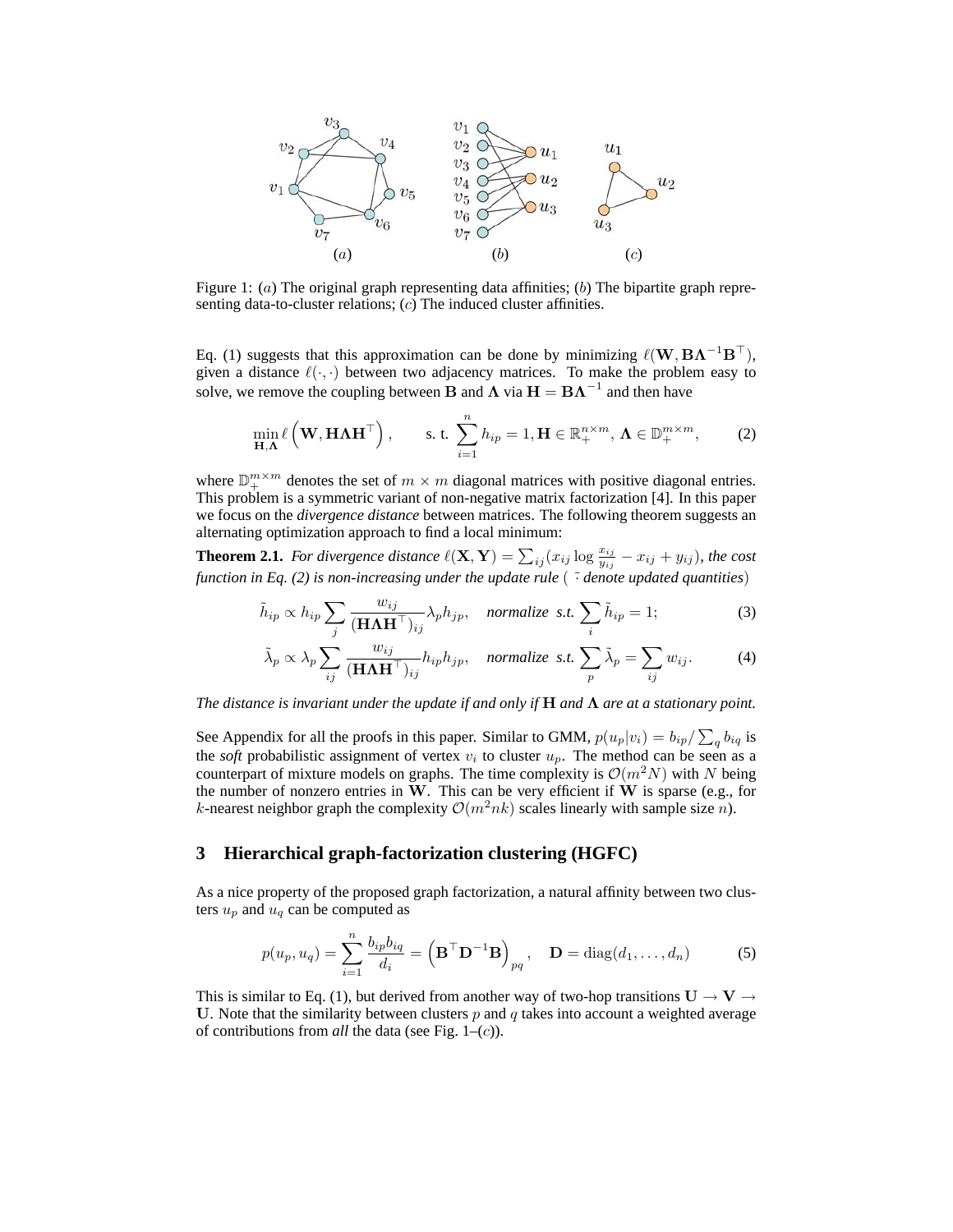Let  $G_0$ ( $V_0$ ,  $E_0$ ) be the initial graph describing the similarities of totally  $m_0 = n$ data points, with adjacency matrix  $W_0$ . Based on  $G_0$  we can build a bipartite graph  $K_1(\mathbf{V}_0, \mathbf{V}_1, \mathbf{F}_1)$ , with  $m_1 < m_0$  vertices in  $\mathbf{V}_1$ . A hierarchical clustering method can be motivated from the observation that the cluster similarity in Eq. (5) suggests a new adjacency matrix  $W_1$  for graph  $G_1(V_1, E_1)$ , where  $V_1$  is formed by clusters, and  $E_1$  contains edges connecting these clusters. Then we can group those clusters by constructing another bipartite graph  $K_2(\mathbf{V}_1, \mathbf{V}_2, \mathbf{F}_2)$  with  $m_2 < m_1$  vertices in  $\mathbf{V}_2$ , such that  $\mathbf{W}_1$  is again factorized as in Eq. (2), and a new graph  $G_2(\mathbf{V}_2, \mathbf{E}_2)$  can be built. In principal we can repeat this procedure until we get only one cluster. Algorithm 1 summarizes this algorithm.

**Algorithm 1** Hierarchical Graph-Factorization Clustering (HGFC)

**Require:** given *n* data objects and a similarity measure

1: build the similarity graph  $G_0(\mathbf{V}_0, \mathbf{E}_0)$  with adjacency matrix  $\mathbf{W}_0$ , and let  $m_0 = n$ 

- 2: **for**  $l = 1, 2, ...,$  **do**
- 3: choose  $m_l < m_{l-1}$
- 4: factorize  $G_{l-1}$  to obtain  $K_l(\mathbf{V}_{l-1}, \mathbf{V}_l, \mathbf{F}_l)$  with the adjacency matrix  $\mathbf{B}_l$
- 5: build a graph  $G_l(\mathbf{V}_l, \mathbf{E}_l)$  with the adjacency matrix  $\mathbf{W}_l = \mathbf{B}_l^{\top} \mathbf{D}_l^{-1} \mathbf{B}_l$ , where  $\mathbf{D}_l$ 's diagonal entries are obtained by summation over  $B_l$ 's columns
- 6: **end for**

The algorithm ends up with a hierarchical clustering structure. For level  $l$ , we can assign data to the obtained  $m_l$  clusters via a propagation from the bottom level of clusters. Based on the chain rule of Markov random walks, the soft (i.e., probabilistic) assignment of  $v_i \in$  $\mathbf{V}_0$  to cluster  $v_p^{(l)} \in \mathbf{V}_l$  is given by

$$
p\left(v_p^{(l)}|v_i\right) = \sum_{v^{(l-1)} \in \mathbf{V}_{l-1}} \cdots \sum_{v^{(1)} \in \mathbf{V}_1} p\left(v_p^{(l)}|v^{(l-1)}\right) \cdots p\left(v^{(1)}|v_i\right) = \left(\mathbf{D}_1^{-1} \bar{\mathbf{B}}_l\right)_{ip}, \tag{6}
$$

where  $\bar{\mathbf{B}}_l = \mathbf{B}_1 \mathbf{D}_2^{-1} \mathbf{B}_2 \mathbf{D}_3^{-1} \mathbf{B}_3 \dots \mathbf{D}_l^{-1} \mathbf{B}_l$ . One can interpret this by deriving an *equivalent* bipartite graph  $\bar{K}_l(\vec{V}_0, V_l, \bar{F}_l)$ , and treating  $\bar{B}_l$  as the *equivalent* adjacency matrix attached to the *equivalent* edges  $\overline{\mathbf{F}}_l$  connecting data  $\mathbf{V}_0$  and clusters  $\mathbf{V}_l$ .

#### **4 Analysis of the proposed algorithms**

#### **4.1 Flat clustering: statistical modeling of single-hop transitions**

In this section we provide some insights to the suggested clustering algorithm, mainly from the perspective of random walks on graphs. Suppose that from a stationary stage of random walks on  $G(V, E)$ , one observes  $\pi_{ij}$  single-hop transitions between  $v_i$  and  $v_j$  in a unitary time frame. As an intuition of graph-based view to similarities, if two data points are similar or related, the transitions between them are likely to happen. Thus we connect the observed similarities to the *frequency* of transitions via  $w_{ij} \propto \pi_{ij}$ . If the observed transitions are i.i.d. sampled from a true distribution  $p(v_i, v_j) = (\mathbf{H}\Lambda\mathbf{H}^{\top})_{ij}$  where a bipartite graph is behind, then the log likelihood with respect to the observed transitions is

$$
\mathcal{L}(\mathbf{H}, \mathbf{\Lambda}) = \log \prod_{ij} p(v_i, v_j)^{\pi_{ij}} \propto \sum_{ij} w_{ij} \log(\mathbf{H} \mathbf{\Lambda} \mathbf{H}^{\top})_{ij}.
$$
 (7)

Then we have the following conclusion

**Proposition 4.1.** *For a weighted undirected graph* G(V, E) *and the log likelihood defined in Eq. (7), the following results hold:* (i) *Minimizing the divergence distance*  $l(W, HAH^{\dagger})$ *is equivalent to maximizing the log likelihood*  $\mathcal{L}(\mathbf{H}, \mathbf{\Lambda})$ *;* (ii) *Updates Eq. (3) and Eq. (4) correspond to a standard EM algorithm for maximizing*  $\mathcal{L}(\mathbf{H}, \mathbf{\Lambda})$ *.*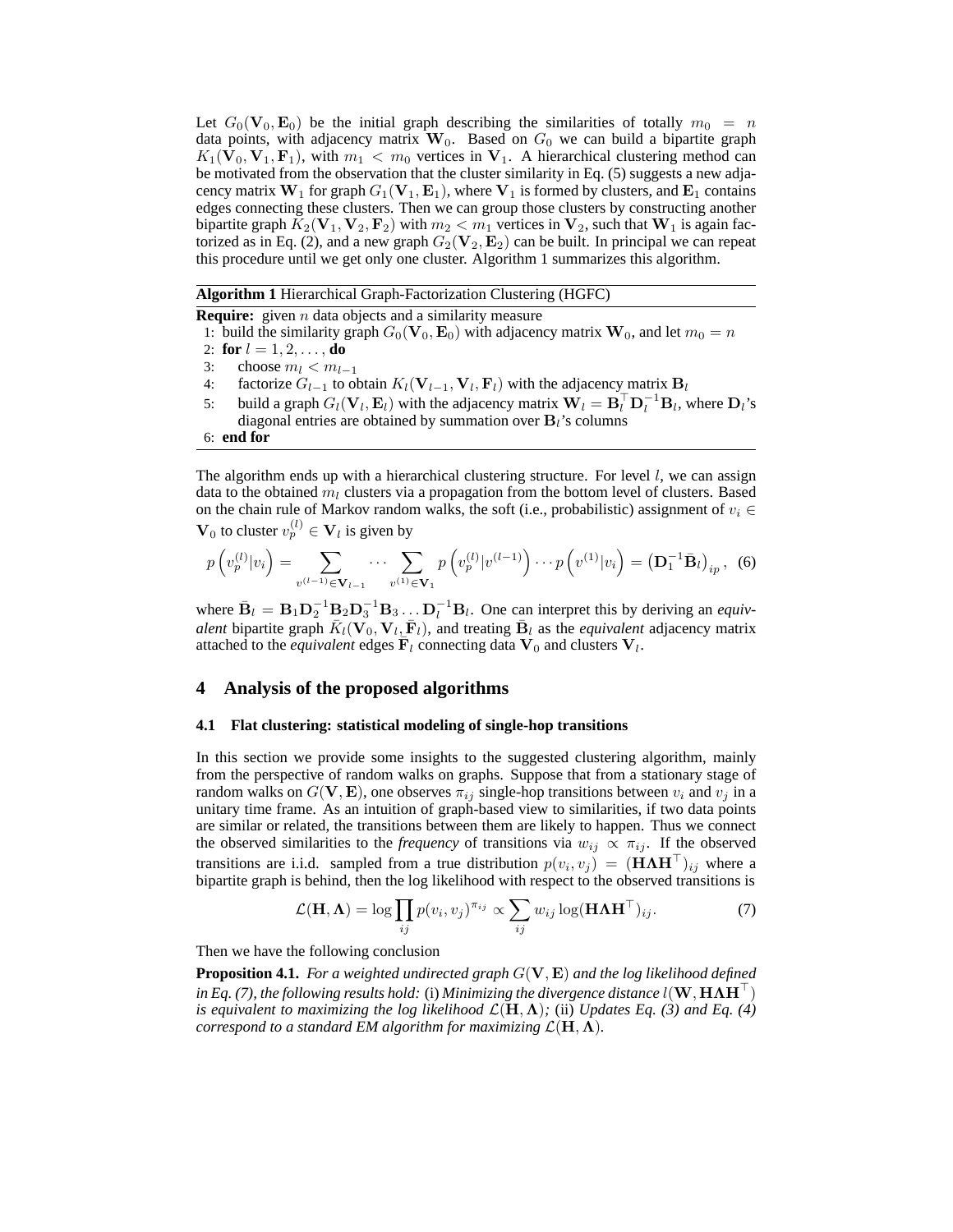

Figure 2: The similarities of vertices to a fixed vertex (marked in the left panel) on a 6 nearest-neighbor graph, respectively induced by clustering level  $l = 2$  (the middle panel) and  $l = 6$  (the right panel). A darker color means a higher similarity.

#### **4.2 Hierarchical clustering: statistical modeling of multi-hop transitions**

The adjacency matrix  $\mathbf{W}_0$  of  $G_0(\mathbf{V}_0, \mathbf{E}_0)$  only models one-hop transitions that follow direct links from vertices to their neighbors. However, the random walk is a process of diffusion on the graph. Within a relatively longer period, a walker starting from a vertex has the chance to reach vertices faraway through *multi-hop* transitions. Obviously, multihop transitions induce a slowly decaying similarity function on the graph. Based on the chain rule of Markov process, the equivalent adjacency matrix for t-hop transitions is

$$
\mathbf{A}_t = \mathbf{W}_0 (\mathbf{D}_0^{-1} \mathbf{W}_0)^{t-1} = \mathbf{A}_{t-1} \mathbf{D}_0^{-1} \mathbf{W}_0.
$$
 (8)

Generally speaking, a slowly decaying similarity function on the similarity graph captures a global affinity structure of data manifolds, while a rapidly decaying similarity function only tells the local affinity structure. The following proposition states that in the suggested HGFC, a higher-level clustering implicitly employs a more global similarity measure caused by multi-hop Markov random walks:

**Proposition 4.2.** *For a given hierarchical clustering structure that starts from a bottom graph*  $G_0$ ( $V_0$ ,  $E_0$ ) *to a higher level*  $G_k$ ( $V_k$ ,  $E_k$ ), *the vertices*  $V_l$  *at level*  $0 < l \leq k$ *induces an equivalent adjacency matrix of*  $V_0$ *, which is*  $A_t$  *with*  $t = 2^{l-1}$  *as defined in Eq. (8).*

Therefore the presented hierarchical clustering algorithm HGFC applies different sizes of time windows to examine random walks, and derives different scales of similarity measures to expose the local and global clustering structures of data manifolds. Fig. 2 illustrates the employed similarities of vertices to a fixed vertex in clustering levels  $l = 2$  and 6, which corresponds to time periods  $t = 2$  and 32. It can be seen that for a short period  $t = 2$ , the similarity is very local and helps to uncover low-level clusters, while in a longer period  $t = 32$  the similarity function is rather global.

## **5 Empirical study**

We apply HGFC on USPS handwritten digits and Newsgroup text data. For USPS data we use the images of digits 1, 2, 3 and 4, with respectively 1269, 929, 824 and 852 images per class. Each image is represented as a 256-dimension vector. The text data contain totally 3970 documents covering 4 categories, autos, motorcycles, baseball, and hockey. Each document is represented by an 8014-dimension TFIDF feature vector. Our method employs a 10-nearest-neighbor graph, with the similarity measure RBF for USPS and cosine for Newsgroup. We perform 4-level HGFC, and set the cluster number, respectively from bottom to top, to be 100, 20, 10 and 4 for both data sets.

We compare HGFC with two popular agglomerative hierarchical clustering algorithms, single link and complete link (e.g., [3]). Both methods merge two closest clusters at each step.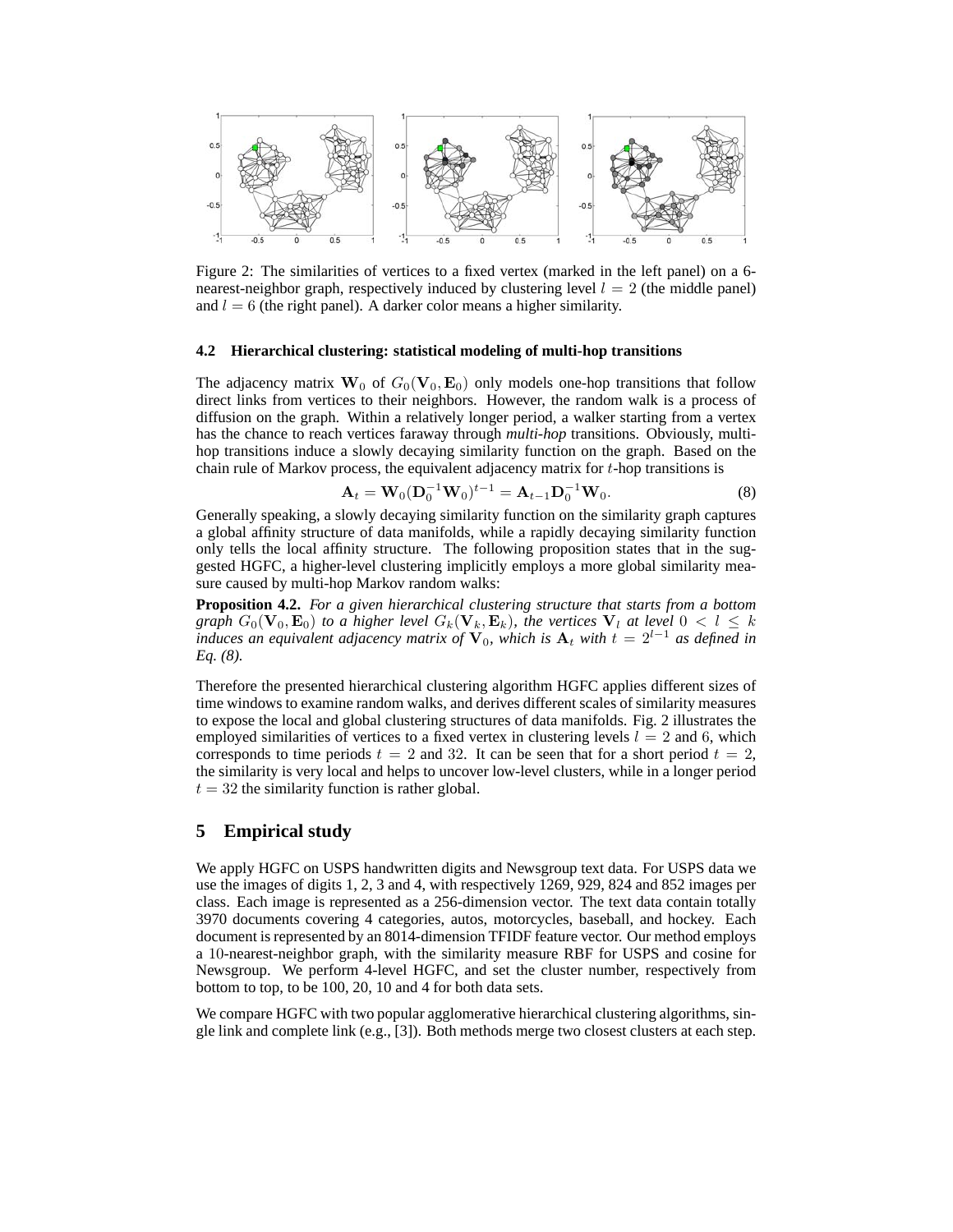

Figure 3: Visualization of HGFC for USPS data set. Left: mean images of the top 3 clustering levels, along with a Hinton graph representing the soft (probabilistic) assignments of randomly chosen 10 digits (shown on the left) to the top 3rd level clusters; Middle: a Hinton graph showing the soft cluster assignments from top 3rd level to top 2nd level; Right: a Hinton graph showing the soft assignments from top 2nd level to top 1st level.



Figure 4: Comparison of clustering methods on USPS (left) and Newsgroup (right), evaluated by normalized mutual information (NMI). Higher values indicate better qualities.

Single link defines the cluster distance to be the smallest point-wise distance between two clusters, while complete link uses the largest one. A third compared method is normalized cut [5], which partitions data into two clusters. We apply the algorithm recursively to produce a top-down hierarchy of 2, 4, 8, 16, 32 and 64 clusters. We also compare with the k-means algorithm,  $k = 4, 10, 20$  and 100.

Before showing the comparison, we visualize a part of clustering results for USPS data in Fig. 3. On top of the left figure, we show the top three levels of the hierarchy with respectively 4, 10 and 20 clusters, where each cluster is represented by its mean image via an average over all the images weighted by their posterior probabilities of belonging to this cluster. Then 10 randomly sampled digits with soft cluster assignments to the top 3rd level clusters are illustrated with a Hinton graph. The middle and right figures in Fig. 3 show the assignments between clusters across the hierarchy. The clear diagonal block structure in all the Hinton graphs indicates a very meaningful cluster hierarchy.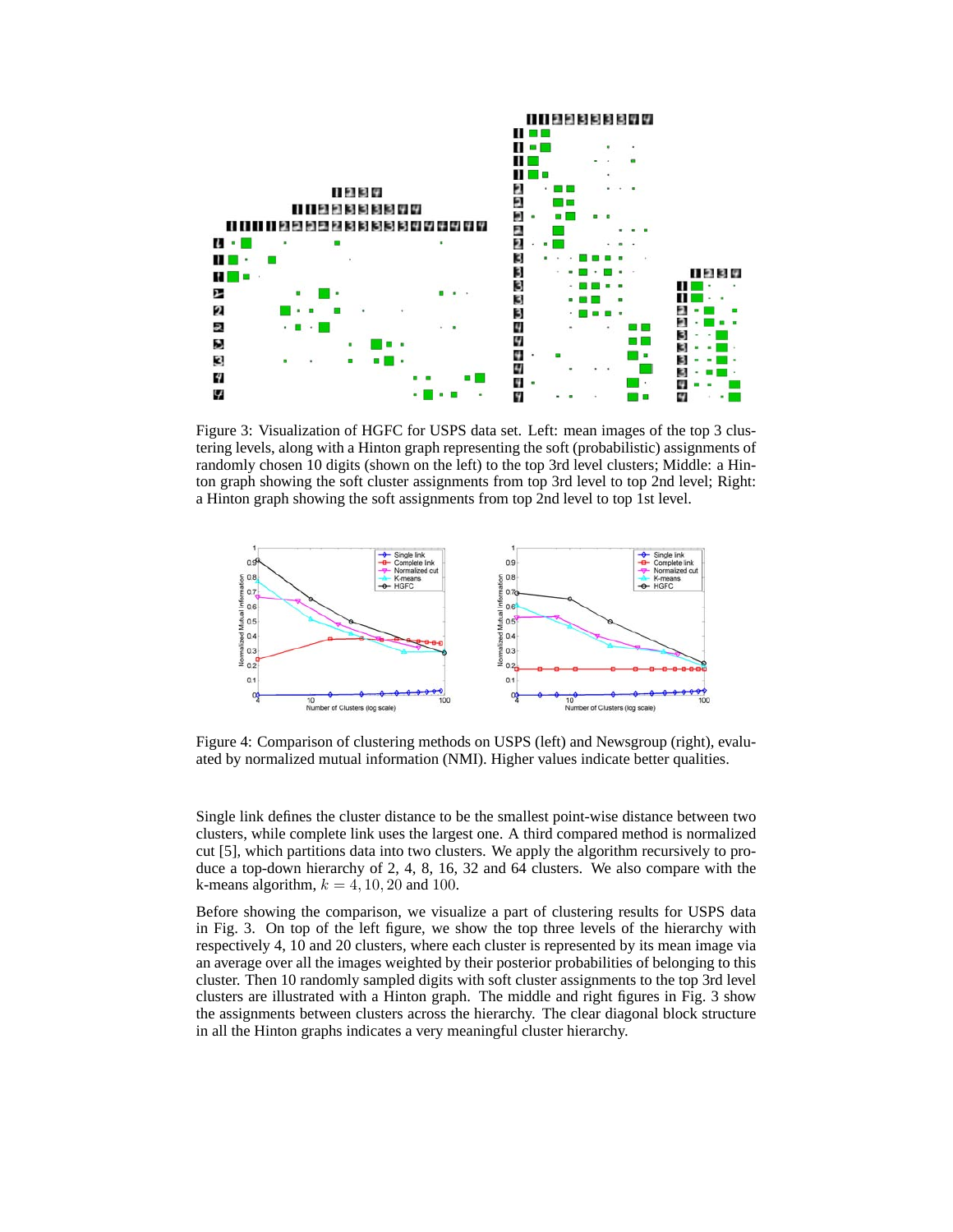|                     | Normalized cut |     |     |     |      | HGFC |     |          | K-means |     |     |     |  |
|---------------------|----------------|-----|-----|-----|------|------|-----|----------|---------|-----|-----|-----|--|
| 66199               |                | 630 |     |     | 1254 |      |     |          | 265     |     |     |     |  |
| 55233               |                | 4   | 744 | 79  |      | 886  | 33  | $\Omega$ |         | 720 | 95  | 97  |  |
| $\mathfrak{so}_{2}$ |                |     | 817 |     |      |      | 816 |          | .0      | Q   | 796 |     |  |
| ``4"                | .0             |     |     | 835 |      |      |     | 838      | 58      | 20  |     | 774 |  |

Table 1: Confusion matrices of clustering results, 4 clusters, USPS data. In each confusion matrix, rows correspond true classes and columns correspond the found clusters.

|          |     | Normalized cut |     |    |     |     | <b>HGFC</b> |     | K-means |     |     |  |
|----------|-----|----------------|-----|----|-----|-----|-------------|-----|---------|-----|-----|--|
| autos    | 858 | 98             | 30  |    | 772 | 182 | 13          |     | 977     |     |     |  |
| motor.   | 79  | 893            | 16  |    | 42  | 934 |             | 12  | 985     |     |     |  |
| baseball | 44  | 33             | 875 | 40 | 15  | 33  | 843         | 101 | 39      | 835 | 114 |  |
| hockey   |     |                | 893 | 85 |     |     |             | 958 | 16      | Δ   | 900 |  |

Table 2: Confusion matrices of clustering results, 4 clusters, Newsgroup data. In each confusion matrix, rows correspond true classes and columns correspond the found clusters.

We compare the clustering methods by evaluating the normalized mutual information (NMI) in Fig. 4. It is defined to be the mutual information between clusters and true classes, normalized by the maximum of marginal entropies. Moreover, in order to more directly assess the clustering quality, we also illustrate the confusion matrices in Table 1 and Table 2, in the case of producing 4 clusters. We drop out the confusion matrices of single link and complete link in the tables, for saving spaces and also due to their clearly poor performance compared with others.

The results show that single link performs poorly, as it greedily merges nearby data and tends to form a big cluster with some outliers. Complete link is more balanced but unsatisfactory either. For the Newsgroup data it even gets stuck at the 3601-th merge because all the similarities between clusters are 0. Top-down hierarchical normalized cut obtains reasonable results, but sometimes cannot split one big cluster (see the tables). The confusion matrices indicates that k-means does well for digit images but relatively worse for high-dimension textual data. In contrast, Fig. 4 shows that HGFC gives significantly higher NMI values than competitors on both tasks. It also produces confusion matrices with clear diagonal structures (see tables 1 and 2), which indicates a very good clustering quality.

# **6 Conclusion and Future Work**

In this paper we have proposed a probabilistic graph partition method for clustering data objects based on their pairwise similarities. A novel hierarchical clustering algorithm HGFC has been derived, where a higher level in HGFC corresponds to a statistical model of random walk transitions in a longer period, giving rise to a more global clustering structure. Experiments show very encouraging results.

In this paper we have empirically specified the number of clusters in each level. In the near future we plan to investigate effective methods to automatically determine it. Another direction is hierarchical clustering on directed graphs, as well as its applications in web mining.